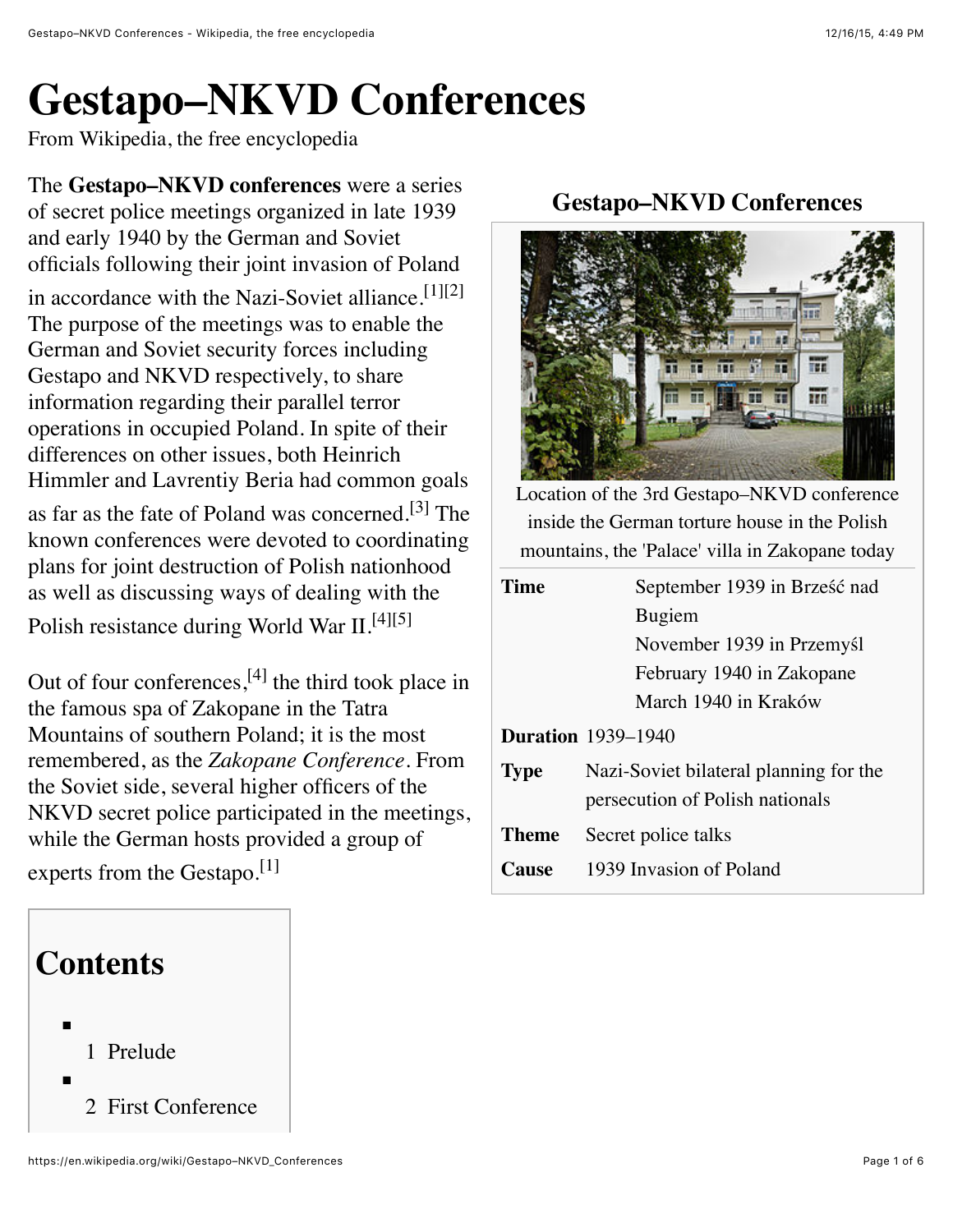

#### **Prelude**

After the signing of the [Molotov–Ribbentrop Pact](https://en.wikipedia.org/wiki/Molotov%E2%80%93Ribbentrop_Pact) on 23 August 1939, [Germany invaded Poland](https://en.wikipedia.org/wiki/German_invasion_of_Poland) on 1 September<sup>[\[6\]](https://en.wikipedia.org/wiki/Gestapo%E2%80%93NKVD_Conferences#cite_note-Zaloga0-6)[\[7\]](https://en.wikipedia.org/wiki/Gestapo%E2%80%93NKVD_Conferences#cite_note-History0-7)</sup> and the [Soviet Union invaded Poland](https://en.wikipedia.org/wiki/Soviet_invasion_of_Poland_(1939)) on 17 September<sup>[6][\[8\]](https://en.wikipedia.org/wiki/Gestapo%E2%80%93NKVD_Conferences#cite_note-Davies0-8)</sup> resulting in the [occupation of Poland](https://en.wikipedia.org/wiki/Occupation_of_Poland_(1939-1945)) by the Soviet Union and Nazi Germany.

#### **First Conference**

The first Gestapo–NKVD meeting took place reportedly on 27 September 1939 in Brześć nad [Bugiem, while some units of the Polish Army w](https://en.wikipedia.org/wiki/Brze%C5%9B%C4%87_nad_Bugiem)ere still fighting (see: [Invasion of Poland\)](https://en.wikipedia.org/wiki/Invasion_of_Poland_(1939)) resulting in mass internment of soldiers and their extrajudicial shootings across the [Curzon Line.](https://en.wikipedia.org/wiki/Curzon_Line#World_War_II) Both Gestapo and NKVD expected the emergence of Polish resistance and discussed ways of dealing with the clandestine activities of the Poles. In the immediate aftermath of the meeting, the Soviet NKVD began the collection of data leading to the [Katyn massacre](https://en.wikipedia.org/wiki/Katyn_massacre) committed in the spring of  $1940$ <sup>[\[5\]](https://en.wikipedia.org/wiki/Gestapo%E2%80%93NKVD_Conferences#cite_note-museum1-5)[\[2\]](https://en.wikipedia.org/wiki/Gestapo%E2%80%93NKVD_Conferences#cite_note-voskresenie-2)</sup>

#### **Second Conference**

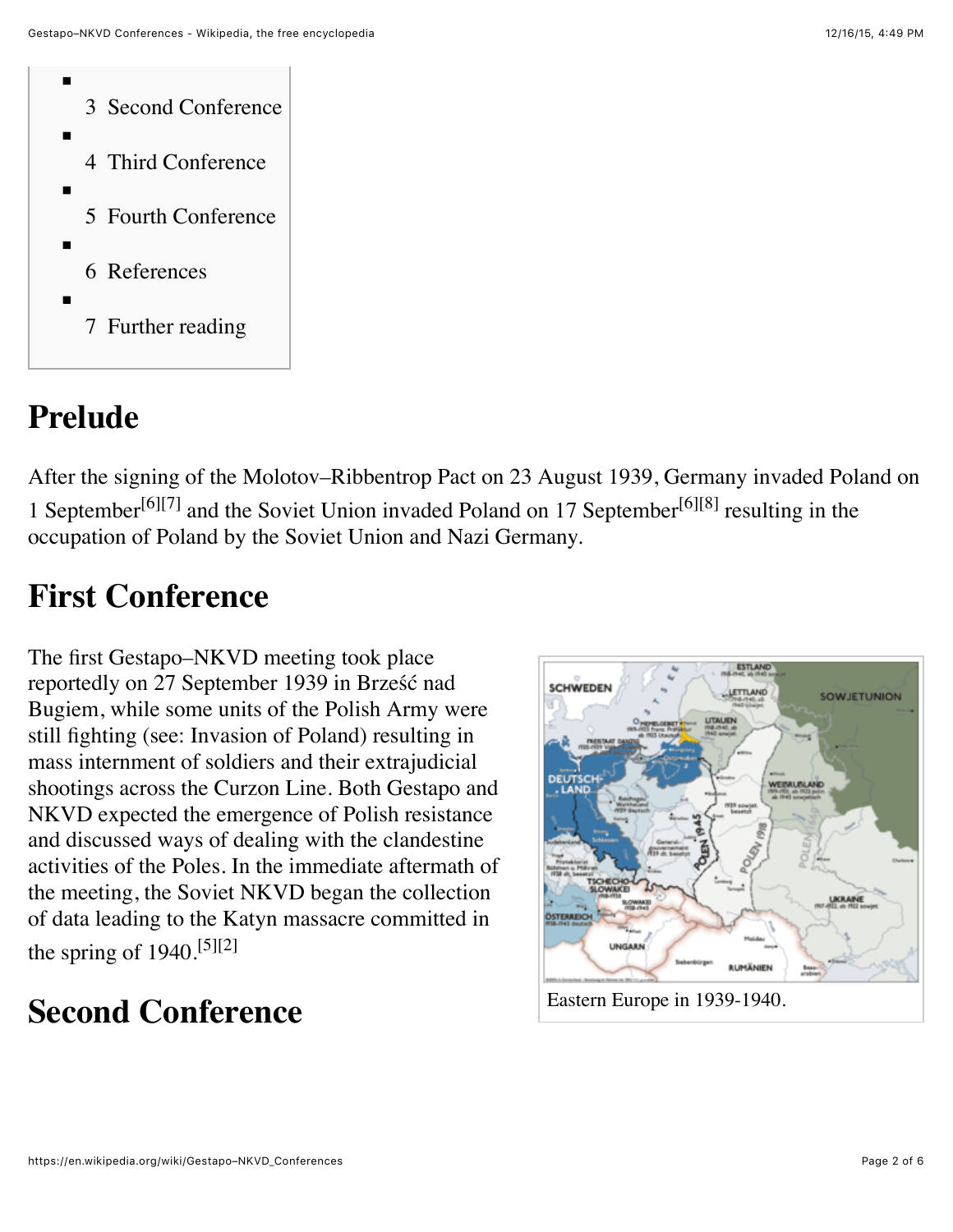This meeting took place some time at the end of November 1939, probably in [Przemy](https://en.wikipedia.org/wiki/Przemy%C5%9Bl)śl,<sup>[\[2\]](https://en.wikipedia.org/wiki/Gestapo%E2%80%93NKVD_Conferences#cite_note-voskresenie-2)</sup> divided into German and Soviet zones of occupation between September 1939 and June 1941. Apart from talks of fighting Polish resistance, the Soviets and the Germans discussed ways of exchanging Polish [POWs.](https://en.wikipedia.org/wiki/POW) Also, first discussions about the occupation of Poland were started. Some historians claim this meeting took place in  $Lw$ ów.<sup>[\[1\]](https://en.wikipedia.org/wiki/Gestapo%E2%80%93NKVD_Conferences#cite_note-museum0-1)[\[3\]](https://en.wikipedia.org/wiki/Gestapo%E2%80%93NKVD_Conferences#cite_note-Rees0-3)</sup> It is also claimed a meeting was held in December.[\[5\]](https://en.wikipedia.org/wiki/Gestapo%E2%80%93NKVD_Conferences#cite_note-museum1-5)[\[9\]](https://en.wikipedia.org/wiki/Gestapo%E2%80%93NKVD_Conferences#cite_note-poland0-9)

### **Third Conference**

This one is the best known, and took place in [Zakopane,](https://en.wikipedia.org/wiki/Zakopane)<sup>[\[10\]](https://en.wikipedia.org/wiki/Gestapo%E2%80%93NKVD_Conferences#cite_note-Warsaw-10)</sup> starting on 20 February 1940<sup>[\[5\]](https://en.wikipedia.org/wiki/Gestapo%E2%80%93NKVD_Conferences#cite_note-museum1-5)</sup> in the villa "Pan Tadeusz", located at the *Droga do Białego* street close to the Dolina Białego valley. The German side was represented by [Adolf Eichmann](https://en.wikipedia.org/wiki/Adolf_Eichmann) and an official by the name of Zimmermann, who later became chief of the [Radom](https://en.wikipedia.org/wiki/Radom) District of the [General Government](https://en.wikipedia.org/wiki/General_Government) territory. The Soviet delegation was headed by Grigoriy Litvinov and — among others — Rita Zimmerman (director of a gold mine in [Kolyma\)](https://en.wikipedia.org/wiki/Kolyma) and a man named Eichmans, creator of an efficient way of killing in the back of the head.<sup>[\[2\]](https://en.wikipedia.org/wiki/Gestapo%E2%80%93NKVD_Conferences#cite_note-voskresenie-2)</sup>

According to several sources, one of the results of this conference was the German *Ausserordentliche Befriedungsaktion* [\(see: German AB Action](https://en.wikipedia.org/wiki/German_AB_Action_operation_in_Poland) operation in Poland), <sup>[\[11\]](https://en.wikipedia.org/wiki/Gestapo%E2%80%93NKVD_Conferences#cite_note-Crimes0-11)</sup> elimination of Krakow intelligentsia [Sonderaktion Krakau](https://en.wikipedia.org/wiki/Sonderaktion_Krakau) and the Soviet [Katyn massacre](https://en.wikipedia.org/wiki/Katyn_massacre)[\[5\]](https://en.wikipedia.org/wiki/Gestapo%E2%80%93NKVD_Conferences#cite_note-museum1-5)[\[12\]](https://en.wikipedia.org/wiki/Gestapo%E2%80%93NKVD_Conferences#cite_note-Conquest0-12) In his 1991 book *Stalin: Breaker of Nations*, British historian Robert [Conquest stated: "Terminal horror suffered b](https://en.wikipedia.org/wiki/Robert_Conquest)y so many millions of innocent Jewish, Slavic, and other European peoples as a result of this meeting of evil minds is an indelible stain on the history and integrity of Western civilization, with all of its humanitarian pretensions". Also, Professor George Watson of [Cambridge University](https://en.wikipedia.org/wiki/Cambridge_University) concluded in his

сальный деалетивных группы, Панесодиновитской Унимерсии-меж при внеделении советсях-герминахо договора о граница и духие конститутных свой согласов в следующих Обе стороны не допротат на своих ведриториях микакой польской игипении, моторое действует на территоре: другой перьям. Они живниками ваторыми подобвой агителии на своих тетриторики в будут виборнојоветь для друга о делегообразных р/в этого мероприн-TAXE. De Monsieur de Ministroy По Леодимочко<br>Принцепьетые ОДГР Moonne, 20 controlpe 1939 rome. [Secret protocol of German–Soviet Boundary](https://en.wikipedia.org/wiki/German%E2%80%93Soviet_Boundary_and_Friendship_Treaty) and Friendship Treaty "Both parties will

tolerate in their territories no Polish agitation which affects the territories of the other party. They will suppress in their territories all beginnings of such agitation and inform each other concerning suitable measures for this purpose."

"Rehearsal for the Holocaust?" commentary (June 1981) that the fate of the interned Polish officers may have been decided at this conference.<sup>[\[13\]](https://en.wikipedia.org/wiki/Gestapo%E2%80%93NKVD_Conferences#cite_note-ibiblio0-13)[\[14\]](https://en.wikipedia.org/wiki/Gestapo%E2%80%93NKVD_Conferences#cite_note-commentary1-14)</sup> This is however disputed by other historians, who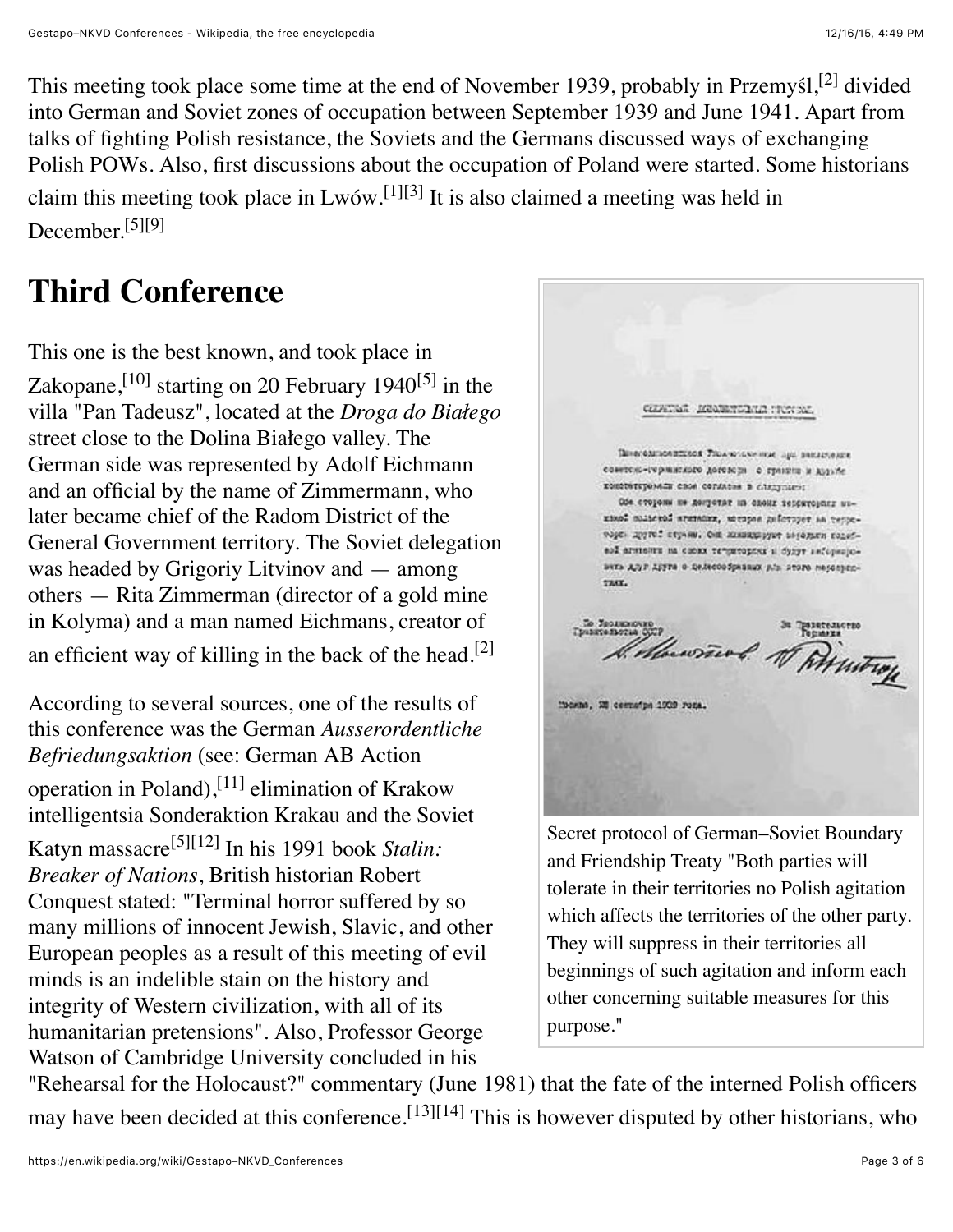point out that there is no documentary evidence confirming any cooperation on that issue, that the existing Soviet documentation actually makes such a cooperation improbable and that it is reasonable to say that Germany did not know about the Katyn massacre until the corpses were found.<sup>[\[15\]](https://en.wikipedia.org/wiki/Gestapo%E2%80%93NKVD_Conferences#cite_note-15)</sup>

#### **Fourth Conference**

The fourth and last meeting took place in March 1940 in [Krakow](https://en.wikipedia.org/wiki/Krakow)<sup>[\[16\]](https://en.wikipedia.org/wiki/Gestapo%E2%80%93NKVD_Conferences#cite_note-Stenton0-16)</sup> (according to some historians, [it was part of the Zakopane Conference\). This event was described by General Tadeusz Bór-](https://en.wikipedia.org/wiki/Tadeusz_B%C3%B3r-Komorowski)Komorowski, commander of [Armia Krajowa](https://en.wikipedia.org/wiki/Armia_Krajowa) in his book "Armia Podziemna" ("The Secret Army"). In it, he describes how a special delegation of NKVD came to Krakow, which was going to discuss with Gestapo how to act against the Polish resistance. The talks lasted for several weeks.[\[17\]](https://en.wikipedia.org/wiki/Gestapo%E2%80%93NKVD_Conferences#cite_note-Bor0-17)[\[18\]](https://en.wikipedia.org/wiki/Gestapo%E2%80%93NKVD_Conferences#cite_note-eesti-18)

Bor-Komorowskiʹs description is disputed by Russian historian Oleg Vishlyov, who claims, based on the original, highly suspect Soviet documents, that the conference was not between NKVD and Gestapo, but between Soviet and German commissions dealing with refugees in both occupied territories and that the topic of discussion was allegedly the 'refugee exchange'. According to that author the conference had nothing to do with repressions against Poles or with the Katyn



[Wikisource](https://en.wikipedia.org/wiki/Wikisource) has original text related to this article:

**German-Soviet Boundary and Friendship Treaty [28 September 1939](https://en.wikisource.org/wiki/German-Soviet_Boundary_and_Friendship_Treaty_28_September_1939)**

massacre.<sup>[\[19\]](https://en.wikipedia.org/wiki/Gestapo%E2%80%93NKVD_Conferences#cite_note-19)</sup> Meanwhile, some historians (including Wojciech Materski) point out that there is clear evidence of clandestine murder operations conducted by both Soviet and German forces in 1939–40 across occupied Poland, however, there is no evidence of direct connection between the [NKVD prisoner massacres](https://en.wikipedia.org/wiki/NKVD_prisoner_massacres) and the [German AB-Aktion in Poland](https://en.wikipedia.org/wiki/German_AB-Aktion_in_Poland) leading to massacre of several thousand prominent Poles in the same time-frame.[\[20\]](https://en.wikipedia.org/wiki/Gestapo%E2%80%93NKVD_Conferences#cite_note-Kalbarczyk-20)

#### **References**

- 1. ["Soviet Deportations Of Polish Nationals Photo Album I".](https://web.archive.org/web/20130324232657/http://www.electronicmuseum.ca/Poland-WW2/soviet_deportations/soviet_deportations_album_1.html) Electronicmuseum.ca. Retrieved 2012-05-05 – via Internet Archive.
- 2. Józef Dębiński (2007). "Decyzja władz sowieckich z 5 marca 1940 r. o zagładzie polskich jeńców [wojennych" \[Soviet decision on the murder of Polish prisoners of war\]. Voskresenie - Catholic Ma](https://web.archive.org/web/20070429083428/http://www.voskresenie.niedziela.pl/artykul.php?lg=pl&nr=200409&dz=z_historii&id_art=00005)gazine. Niedziela.pl. Retrieved 2012-05-05 – via Internet Archive.
- 3. Rees, Laurence (2008) *World War Two Behind Closed Doors* BBC Books [ISBN 978-0-563-49335-8](https://en.wikipedia.org/wiki/Special:BookSources/9780563493358)
- 4. ["Poland: 1939-1941. Historical overview".](https://web.archive.org/web/20110717211000/http://www.communistcrimes.org/en/Database/Poland/Historical-Overview/1939-1941) CommunistCrimes.org. 2011. Retrieved 14 September 2015 via Internet Archive.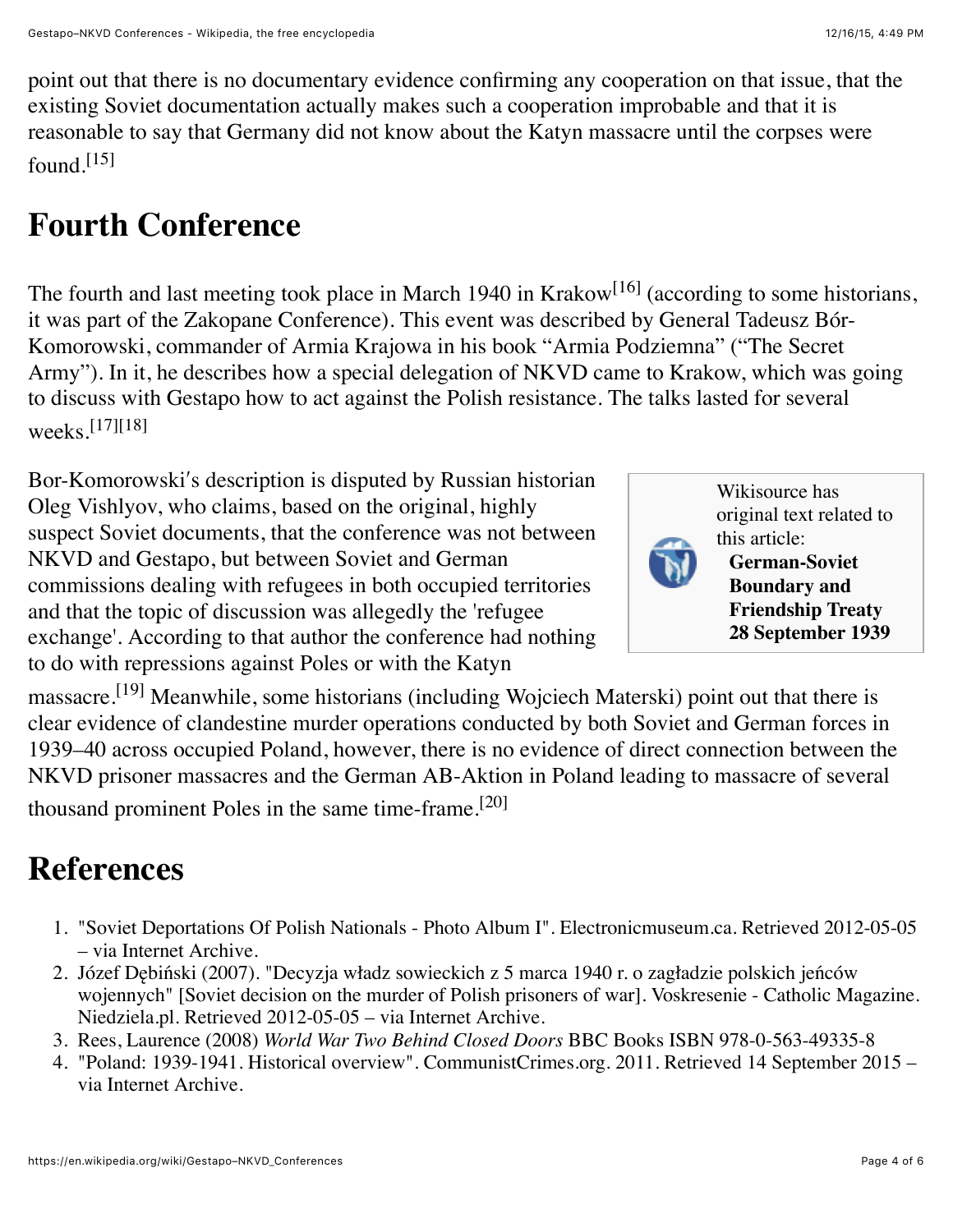- 5. Mark Paul (2006). ["Foreword \(cooperation between the NKVD and the Gestapo\)".](https://web.archive.org/web/20070926214805/http://www.electronicmuseum.ca/Poland-WW2/ethnic_minorities_occupation/jews_foreword.html) *Neighbours on the Eve of the Holocaust. Polish-Jewish Relations in Soviet-occupied Eastern Poland, 1939-1941*. Electronicmuseum.ca. Retrieved 14 September 2015 – via Internet Archive. "While the Soviets had undertaken the extermination of captured Polish officers, the Germans carried out (starting March 31) a parallel "Operation AB" aimed at destroying Poland's elites. — Mark Paul." *See also:* Commentary from Wojciech Materski in *Katyn: A Crime Without Punishment* (cited) about the lack of documentary evidence connecting the conferences to the advent of genocidal policies in Poland, which indicates that the mass murder operations were carried out by both sides independently.
- 6. Zaloga, S.J. (2003) *Poland 1939* Osprey [ISBN 1-84176-408-6](https://en.wikipedia.org/wiki/Special:BookSources/1841764086)
- 7. ["1 September This Day in History".](http://www.thehistorychannel.co.uk/site/this_day_in_history/this_day_September_1.php) Thehistorychannel.co.uk. Retrieved 2012-05-05.
- 8. Davies, N. (1986) *God's Playground Volume II* Oxford University Press [ISBN 0-19-821944-X](https://en.wikipedia.org/wiki/Special:BookSources/019821944X) Page 437
- 9. ["Timeline of World War II Poland".](https://web.archive.org/web/20050818054152/http://www.polandsholocaust.org/1939.html) PolandsHolocaust.org. 2005. Retrieved 14 September 2015 via Internet Archive.
- 10. ["Warsaw Uprising Witnesses: Dr. Jan Moor-Jankowski".](http://www.warsawuprising.com/paper/jankowski1.htm) Warsawuprising.com. Retrieved 2012-05-05.
- 11. Peter Jambrek, ed. (January–June 2008), Crimes committed by Totalitarian Regimes [\(https://web.archive.org/web/20120117160751/http://www.mp.gov.si/fileadmin/mp.gov.si/pageuploads/20](https://web.archive.org/web/20120117160751/http://www.mp.gov.si/fileadmin/mp.gov.si/pageuploads/2005/PDF/publikacije/Crimes_committed_by_Totalitarian_Regimes.pdf) 05/PDF/publikacije/Crimes\_committed\_by\_Totalitarian\_Regimes.pdf) (PDF). Reports and proceedings; the European Commission. Slovenian Presidency of the Council of the European Union. Retrieved 14 September 2015 via Internet Archive.
- 12. Conquest, Robert (1991). *Stalin: Breaker of Nations* Phoenix [ISBN 1-84212-439-0](https://en.wikipedia.org/wiki/Special:BookSources/1842124390) Page 229
- 13. Louis Robert Coatney, M.A. (1993), *The Katyn Massacre: an assessment of its significance. [\(http://www.ibiblio.org/pub/academic/history/marshall/military/wwii/special.studies/katyn.massacre/katy](http://www.ibiblio.org/pub/academic/history/marshall/military/wwii/special.studies/katyn.massacre/katynlrc.txt) nlrc.txt)* Western Illinois University, Department of History. Retrieved 14 September 2015.
- 14. George Watson. Rehearsal for the Holocaust? [\(https://www.commentarymagazine.com/viewarticle.cfm/rehearsal-for-the-holocaust--6421?](https://www.commentarymagazine.com/viewarticle.cfm/rehearsal-for-the-holocaust--6421?mode=addview) mode=addview)
- 15. See e.g. Slawomir Kalbarczyk, "Zbrodnia Katynska po 70 latach: krotki przeglad ustalen historiografii" (in *Zbrodnia Katynska. W kregu prawdy i klamstwa*, IPN, Warszawa, 2010, pp. 18-19); Witold Wasilewski, "Współpraca sowiecko-niemiecka a zbrodnia katyńska" in *Pamięć i Sprawiedliwość*, 2009, nr.1.; О.В. Вишлёв, *Накануне 22 июня 1941 года*, М.: Наука, 2001, с.119-123; N. Lebedeva, A. Cienciala, W. Materski, *Katyn: a crime without punishment*, Yale University Press, 2007, p. 143.
- 16. Stenton, M. *Radio London and Resistance in Occupied Europe* Oxford,2000 [ISBN 978-0-19-820843-3](https://en.wikipedia.org/wiki/Special:BookSources/9780198208433) [page 277 \(http://books.google.com/books?id=iQg3yRz6TYoC&pg=PA277&dq=gestapo](http://books.google.com/books?id=iQg3yRz6TYoC&pg=PA277&dq=gestapo-nkvd+conference)nkvd+conference)
- 17. Bór-Komorowski, T. (1950). *The Secret Army* Victor Gollancz Page 46
- 18. ["Nazi-Soviet complicity in Molotov-Ribbentrop Pact especially blatant in NKVD-Gestapo co-operation -](http://www.eesti.ca/?op=article&articleid=24922) EWR". Eesti.ca. Retrieved 2012-05-05.
- 19. О.В. Вишлёв, *Накануне 22 июня 1941 года*, М.: Наука, 2001, с.119-123.
- 20. Sławomir Kalbarczyk, Zbrodnia Katyńska. W kręgu prawdy i kłamstwa. [\(http://ipn.gov.pl/publikacje/ksiazki/zbrodnia-katynska.-w-kregu-prawdy-i-klamstwa\)](http://ipn.gov.pl/publikacje/ksiazki/zbrodnia-katynska.-w-kregu-prawdy-i-klamstwa) IPN, Warszawa, 2010, pp. 18-19; Witold Wasilewski, "Współpraca sowiecko-niemiecka a zbrodnia katyńska" in *Pamięć i Sprawiedliwość*, 2009, nr.1.; N. Lebedeva, A. Cienciala, W. Materski (2007), *Katyn: a crime without [punishment \(https://books.google.ca/books?id=SyimWfkx0-MC&printsec=frontcover#v=onepage&q=A-](https://books.google.ca/books?id=SyimWfkx0-MC&printsec=frontcover#v=onepage&q=A-B%20Aktion&f=false)B%20Aktion&f=false)* Yale University Press, p. 143. [ISBN 0300151853.](https://en.wikipedia.org/wiki/Special:BookSources/0300151853)

#### **Further reading**